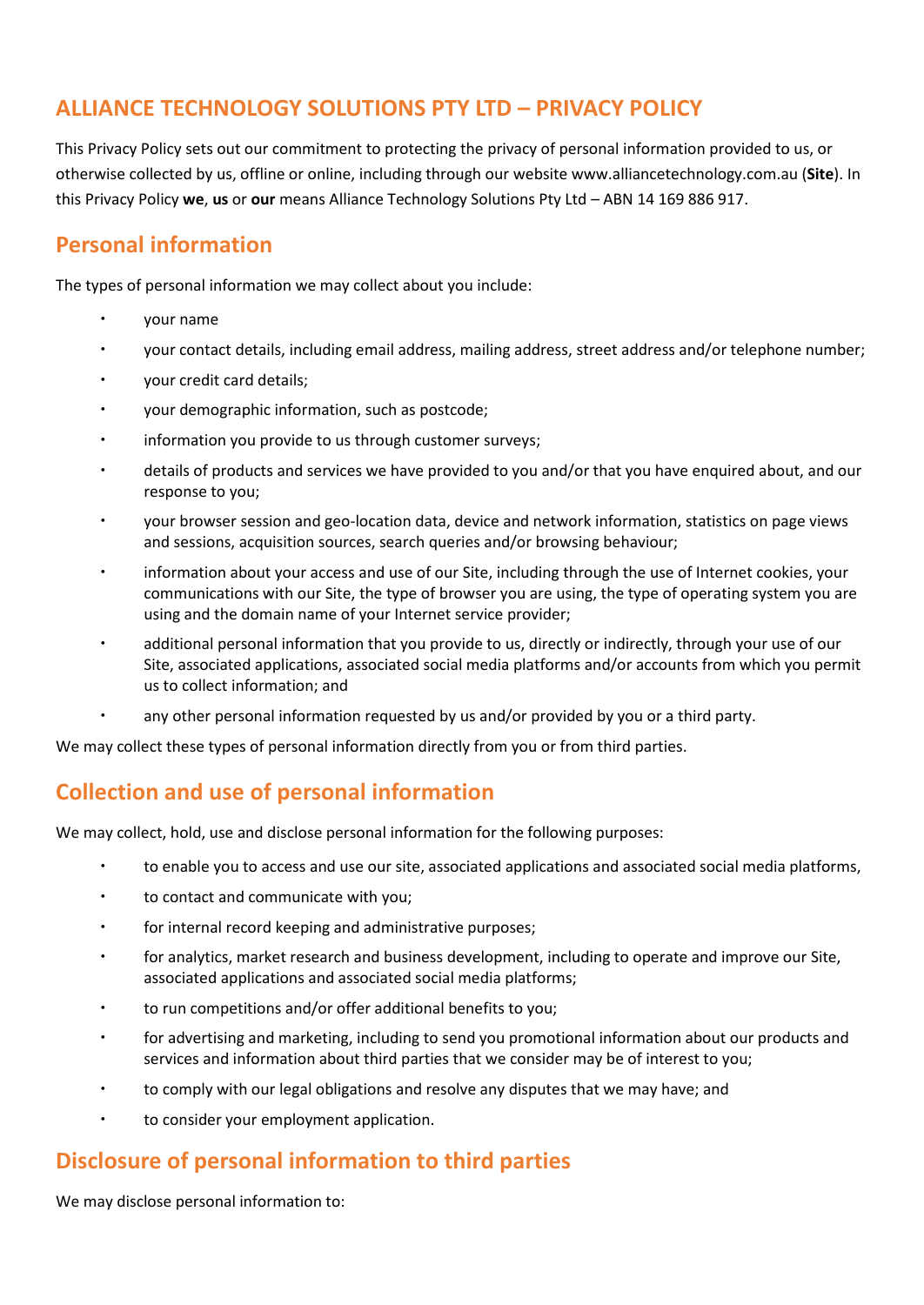- third party service providers for the purpose of enabling them to provide their services, including (without limitation) IT service providers, data storage, web-hosting and server providers, debt collectors, maintenance or problem-solving providers, marketing or advertising providers, professional advisors and payment systems operators;
- our employees, contractors and/or related entities;
- our existing or potential agents or business partners;
- sponsors or promoters of any competition we run;
- anyone to whom our business or assets (or any part of them) are, or may (in good faith) be, transferred;
- credit reporting agencies, courts, tribunals and regulatory authorities, in the event you fail to pay for goods or services we have provided to you;
- courts, tribunals, regulatory authorities and law enforcement officers, as required by law, in connection with any actual or prospective legal proceedings, or in order to establish, exercise or defend our legal rights; [and]
- third parties, including agents or sub-contractors, who assist us in providing information, products, services or direct marketing to you. This may include parties located, or that store data, outside of Australia and
- third parties to collect and process data, such as [Google Analytics or other relevant businesses]. This may include parties that store data outside of Australia.

By providing us with personal information, you consent to the disclosure of your personal information to third parties who reside outside Australia and acknowledge that we are not required to ensure that those third parties comply with Australian privacy laws. Where we disclose your personal information to third parties, we will request that the third party handle your personal information in accordance with this Privacy Policy.

# **Your rights and controlling your personal information**

**Choice and consent**: Please read this Privacy Policy carefully. By providing personal information to us, you consent to us collecting, holding, using and disclosing your personal information in accordance with this Privacy Policy. You do not have to provide personal information to us, however, if you do not, it may affect your use of this Site or the products and/or services offered on or through it.

**Information from third parties**: If we receive personal information about you from a third party, we will protect it as set out in this Privacy Policy. If you are a third party providing personal information about somebody else, you represent and warrant that you have such person's consent to provide the personal information to us.

**Restrict**: You may choose to restrict the collection or use of your personal information. If you have previously agreed to us using your personal information for direct marketing purposes, you may change your mind at any time by contacting us using the details below.

**Access**: You may request details of the personal information that we hold about you. An administrative fee may be payable for the provision of such information. In certain circumstances, as set out in the *Privacy Act 1988* (Cth), we may refuse to provide you with personal information that we hold about you.

**Correction**: If you believe that any information we hold about you is inaccurate, out of date, incomplete, irrelevant or misleading, please contact us using the details below. We will take reasonable steps to correct any information found to be inaccurate, incomplete, misleading or out of date.

**Complaints**: If you believe that we have breached the Australian Privacy Principles and wish to make a complaint, please contact us using the details below and provide us with full details of the alleged breach. We will promptly investigate your complaint and respond to you, in writing, setting out the outcome of our investigation and the steps we will take to deal with your complaint.